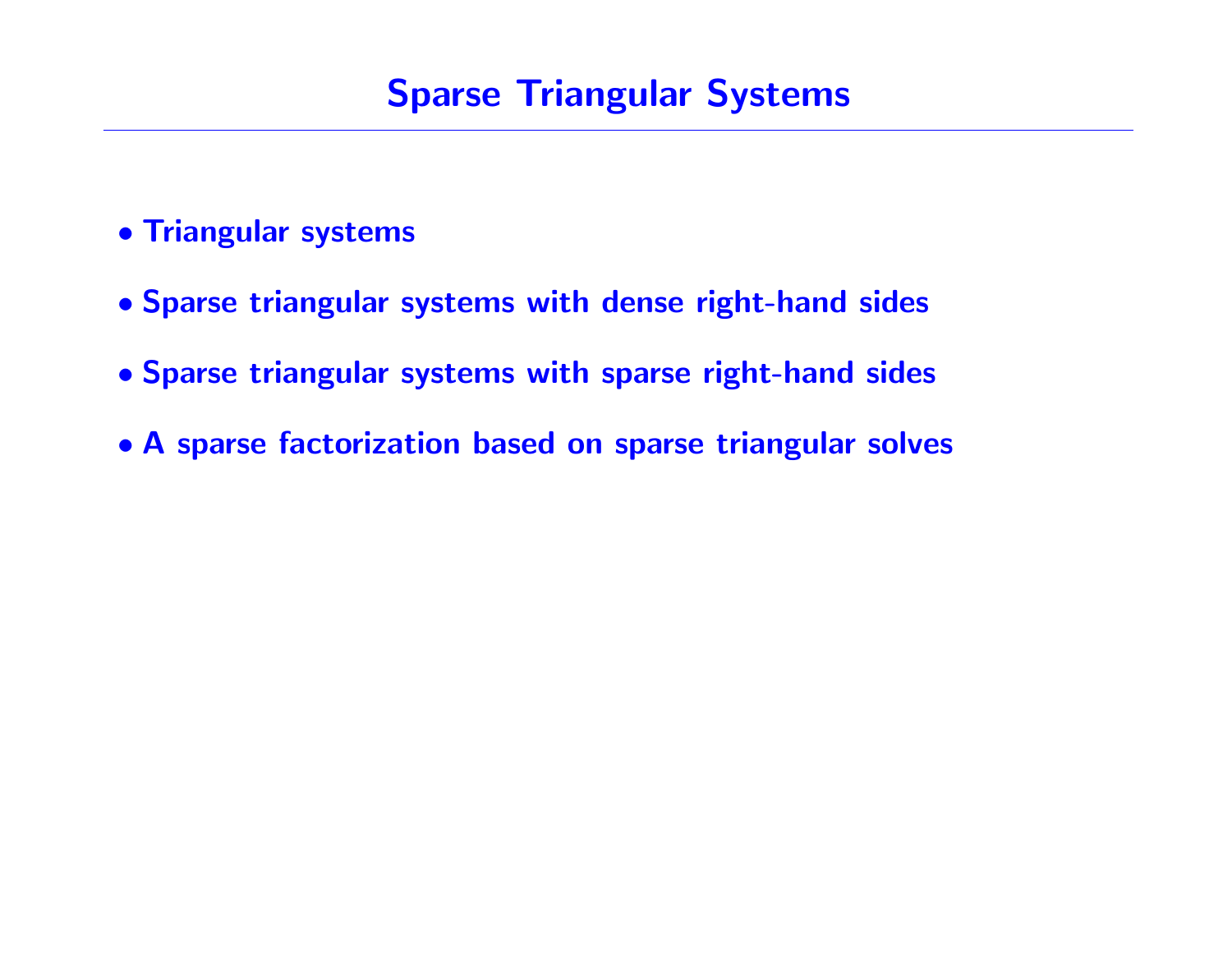Sparse Triangular linear systems: the problem

The Problem: A is an  $n \times n$  matrix, and b a vector of  $\mathbb{R}^n$ . Find  $x$  such that:

$$
Ax=b
$$

 $\blacktriangleright$  x is the unknown vector, b the right-hand side, and A is the coefficient matrix

 $\blacktriangleright$  We consider the case when  $A$  is upper (or lower)triangular.

### Two cases:

- 1.  $\bm{A}$  sparse, b dense vector solve once or many times
- 2.  $\bm{A}$  sparse, b sparse vector solve once or many times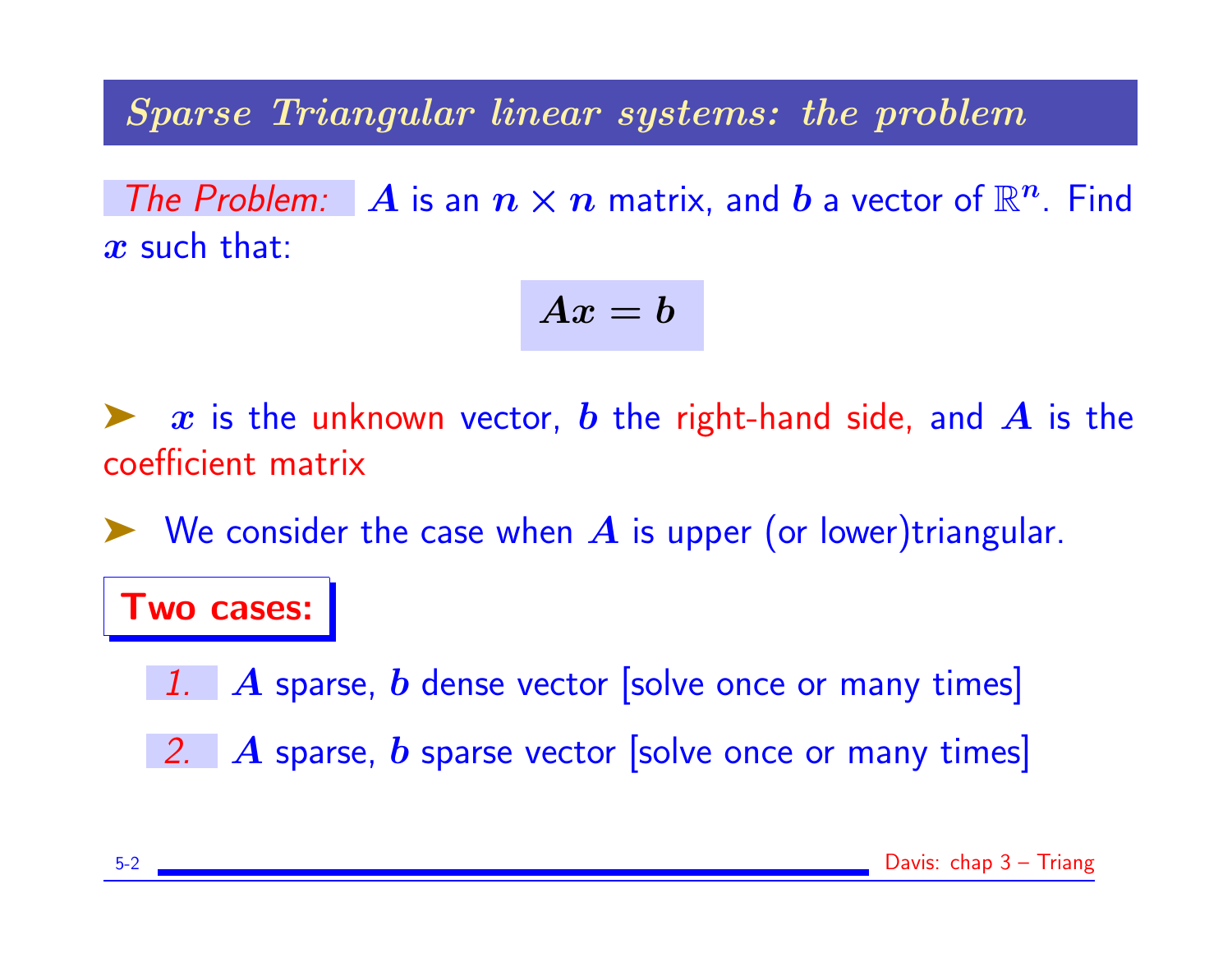### Triangular linear systems

Example:

$$
\begin{bmatrix} 2 & 4 & 4 \\ 0 & 5 & -2 \\ 0 & 0 & 2 \end{bmatrix} \begin{bmatrix} x_1 \\ x_2 \\ x_3 \end{bmatrix} = \begin{bmatrix} 2 \\ 1 \\ 4 \end{bmatrix}
$$

Back-Substitution Row version

$$
\begin{array}{c}\n\hline\n\text{For } i = n : -1 : 1 \text{ do:} \\
t := b_i \\
\hline\n\text{For } j = i + 1 : n \text{ do} \\
t := t - a_{ij}x_j \\
\hline\n\text{End} \\
x_i = t/a_{ii} \\
\hline\n\text{End}\n\end{array}
$$



**ED** Operation count?

5-3 Davis: chap 3 – Triang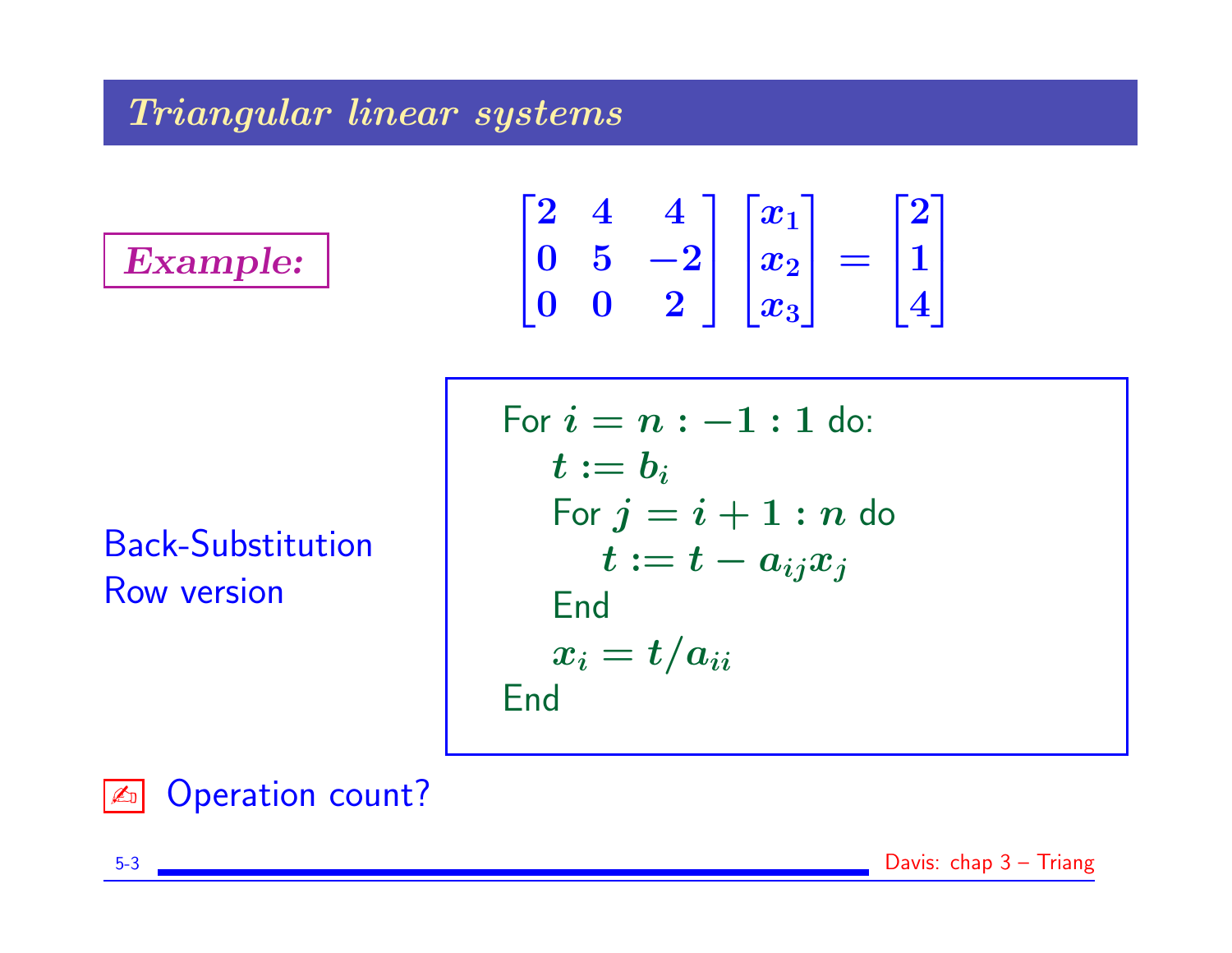



- ➤ This will use the CSR data structure
- ➤ Inner product of a sparse row with a dense column
- ➤ Sparse BLAS: Sparse 'sdot'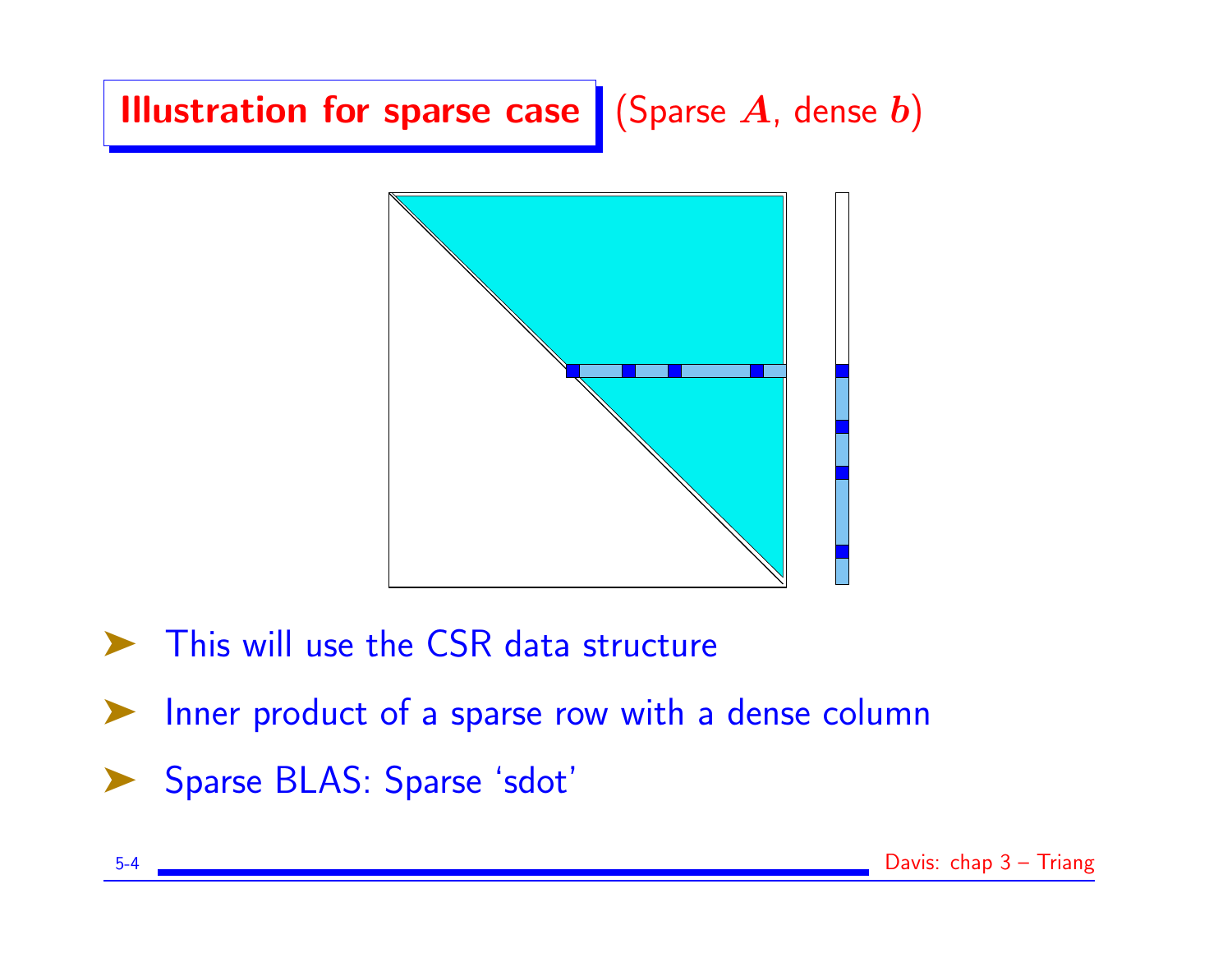

| typedef struct SpaFmt {                                                                                                                                                        |  |
|--------------------------------------------------------------------------------------------------------------------------------------------------------------------------------|--|
| C-style CSR format - used internally<br>for all matrices in CSR format                                                                                                         |  |
| int n;<br>int *nzcount; $/*$ length of each row $*/$<br>int $**$ ja; $/*$ to store column indices $*/$<br>double $**$ ma; /* to store nonzero entries $*/$<br>} CsMat, *csptr; |  |

➤ Can store rows of a matrix (CSR) or its columns (CSC)

➤ For triangular systems that are solved once, or many times with same matrix, we will assume that diagonal entry is stored in first location in inverted form.

## ➤ Result: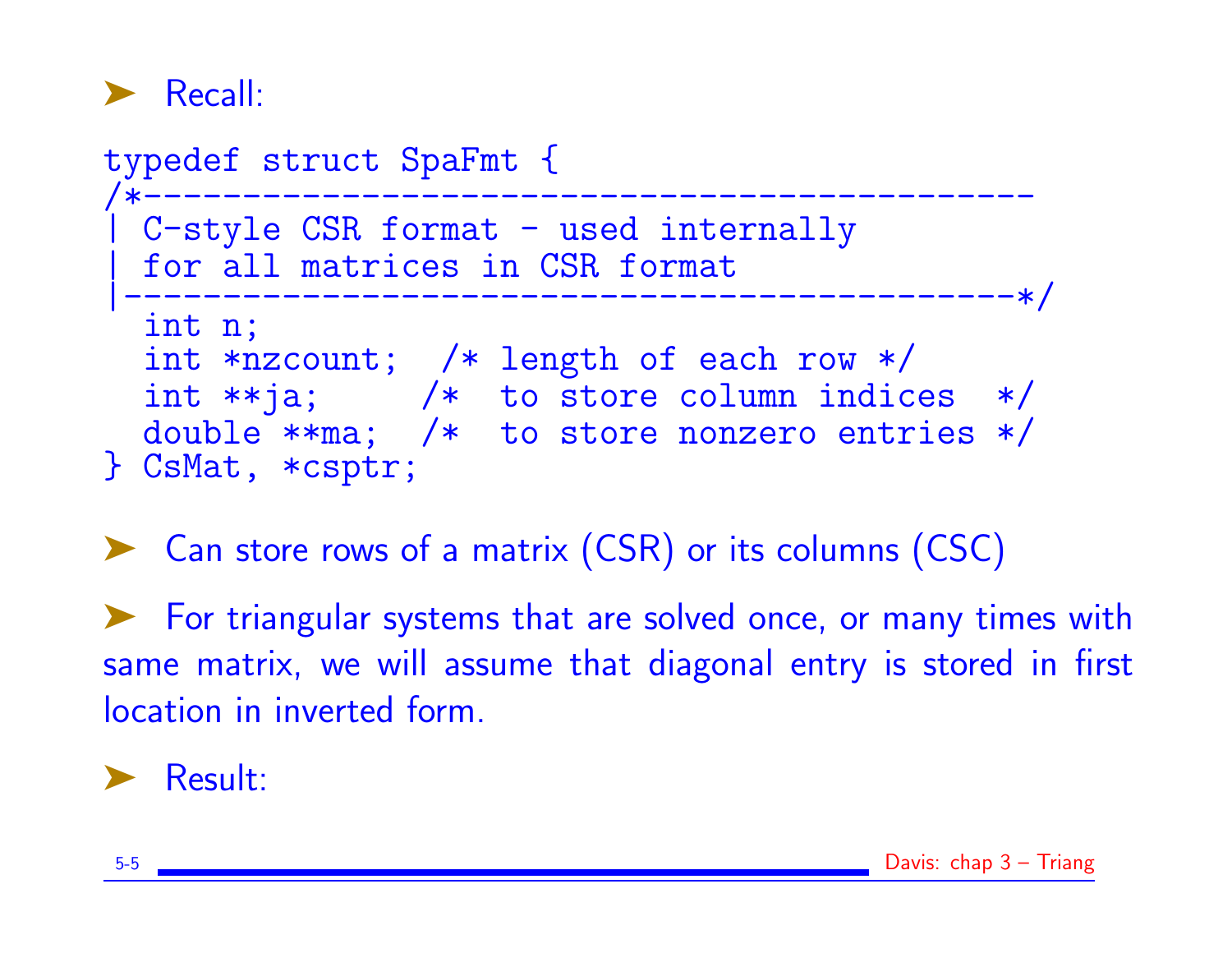```
void Usol(csptr mata, double *b, double *x)
\{int i, k, *ki;
  double *ma;
  for (i=mata->n-1; i>=0; i--) {
    ma = \text{mata}->ma[i];
    ki = \text{mata}-\frac{1}{2}x[i] = b[i] ;
// Note: diag. entry avoided
    for (k=1; k<math>mata</math>-inzcount[i]; k++)x[i] -= ma[k] * x[ki[k]];
    x[i] * = ma[0];
  }
}
```
Operation count?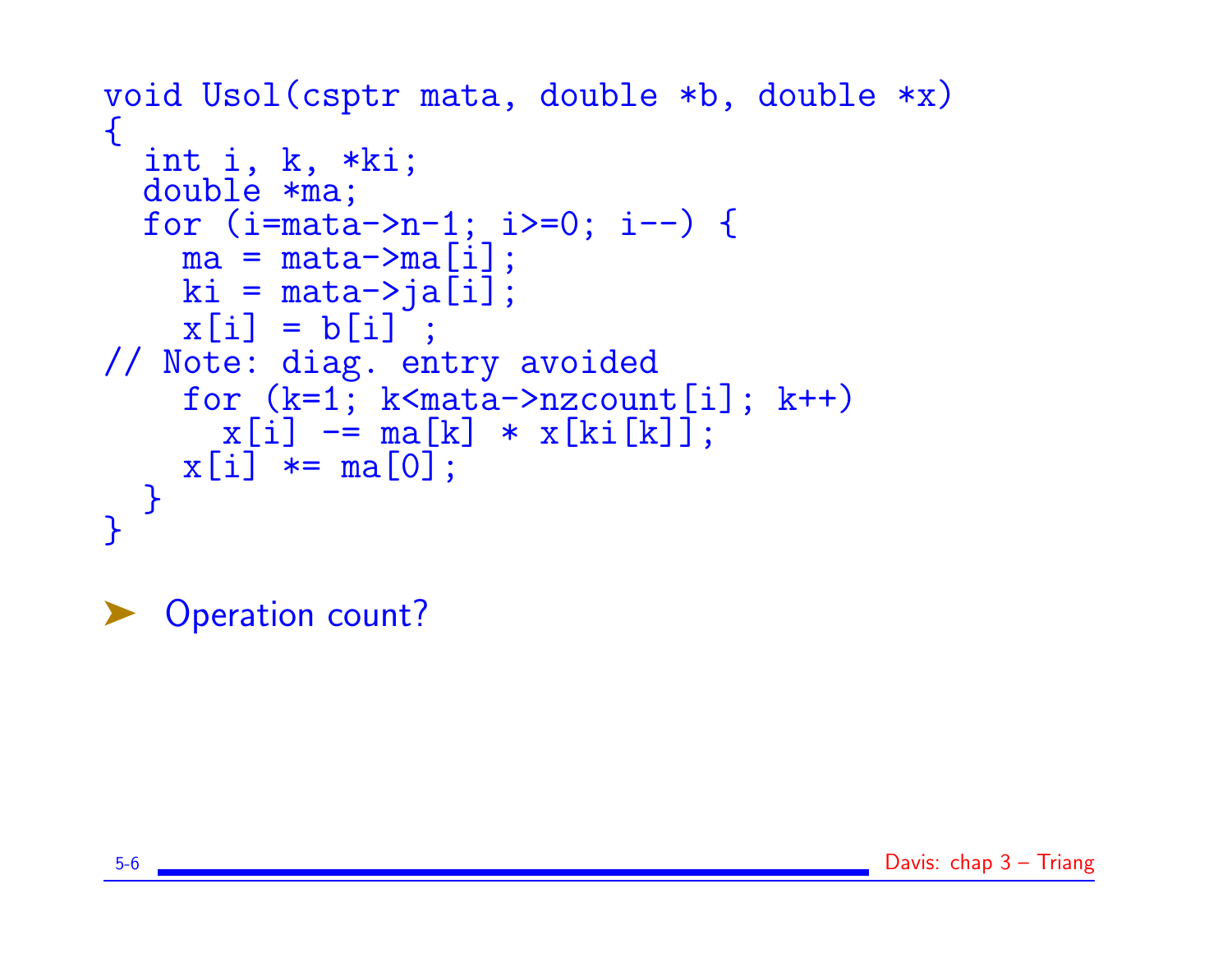### Column version

➤ Column version of back-subsitution:

Back-Substitution Column version

For 
$$
j = n : -1 : 1
$$
 do:  $x_j = b_j/a_{jj}$  For  $i = 1 : j - 1$  do  $b_i := b_i - x_j * a_{ij}$  End  $f(x) = f(x) + f(x)$ 

**Ex** Justify the above algorithm [Show that it does indeed give the solution]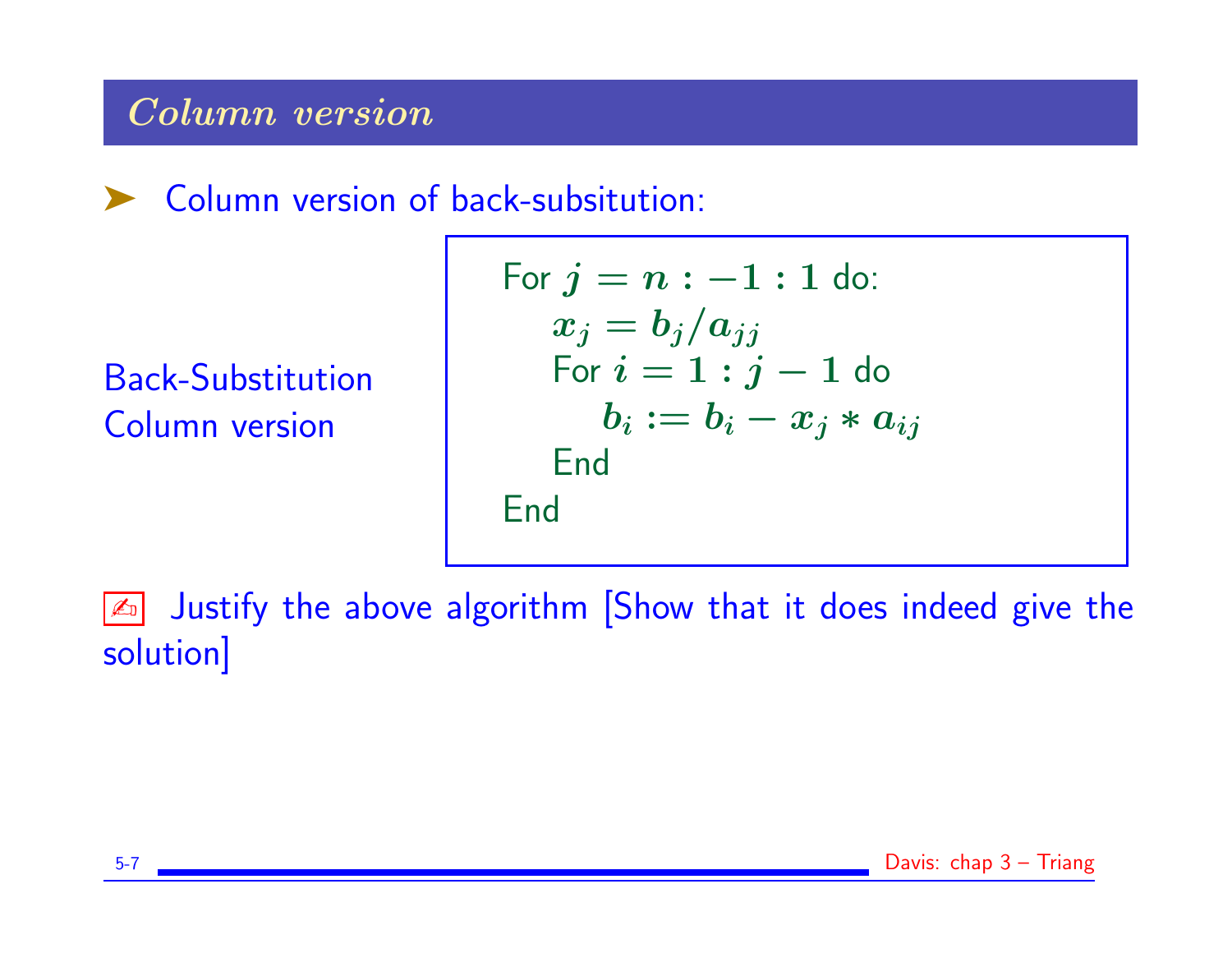

Uses the CSC format – (CsMat struct for columns of  $A$ ) Sparse BLAS : sparse 'saxpy'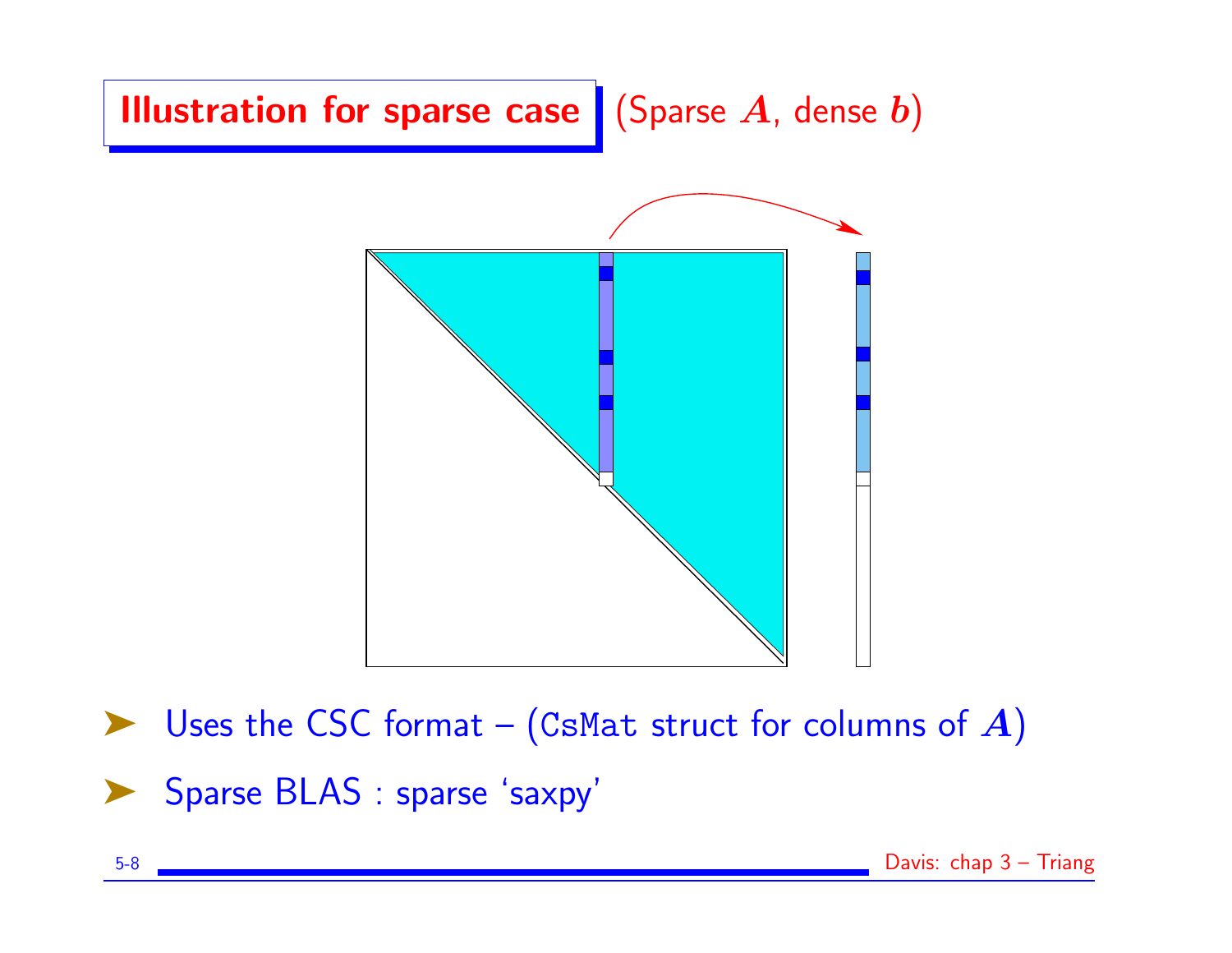➤ Assumes diagonal entry stored first in inverted form

```
void UsolC(csptr mata, double *b, double *x)
\{int i, k, *ki;
 double *ma;
  for (i=mata->n-1; i>=0; i--) {
        ja = U->ja[i];ma = U->ma[i];x[i] *= ma[0];
// Note: diag. entry avoided
        for( j = 1; j < U->nzcount[i]; j++ )
            x[ia[j]] -= ma[j] * x[i];
 }
}
```
**E** Operation count?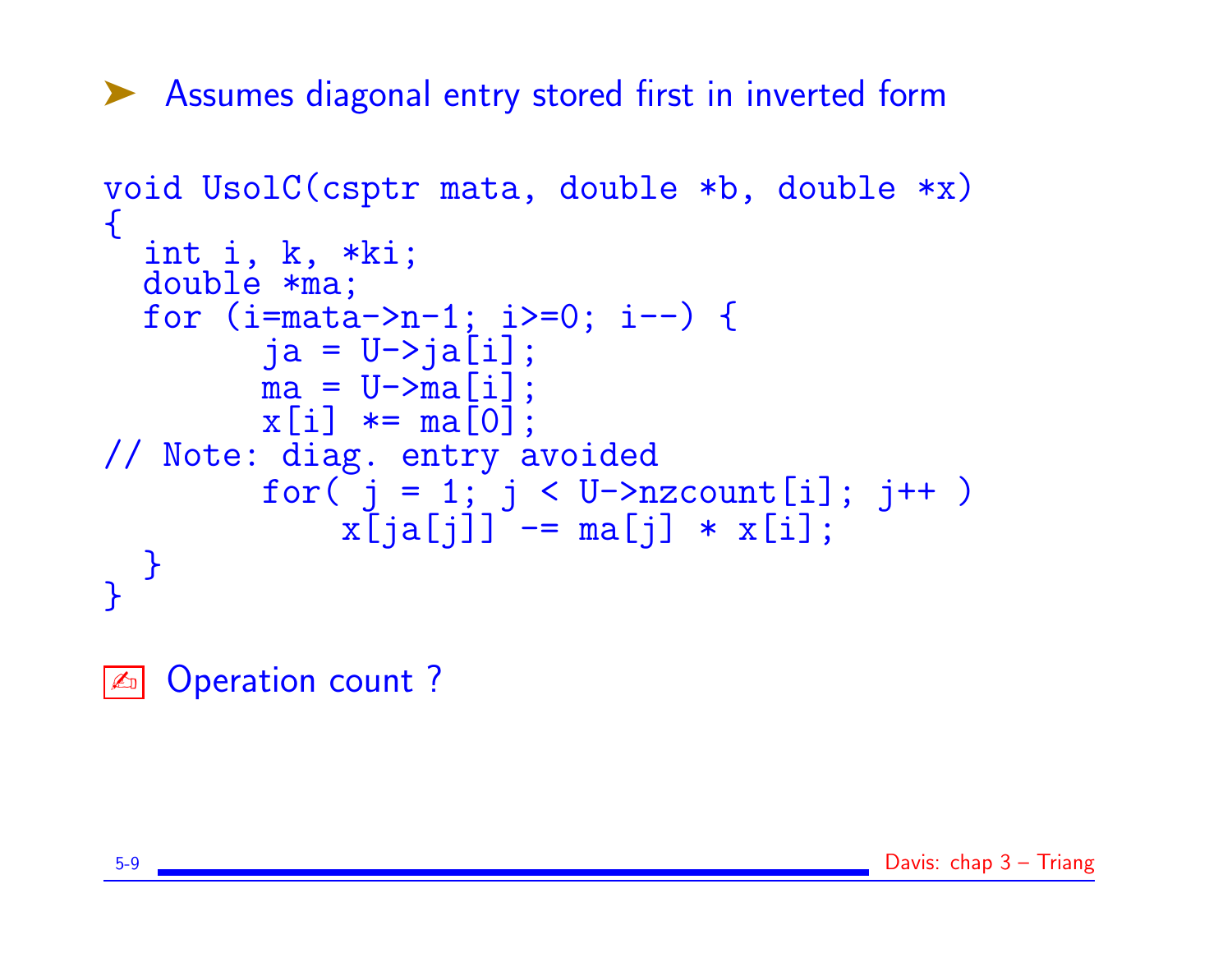## Sparse A and sparse b

Illustration: Consider solving  $Lx = b$  in the situation:



 $\boxed{\mathbb{Z}_0}$  Show progress of the pattern of  $\bm{x}~=~\bm{L}^{-1}\bm{b}$  by performing symbolically a column solve for system  $Lx = b$ .

**Ext** Show how this pattern can be determined with Topological sorting. Generalize to any sparse  $\bm{b}$ .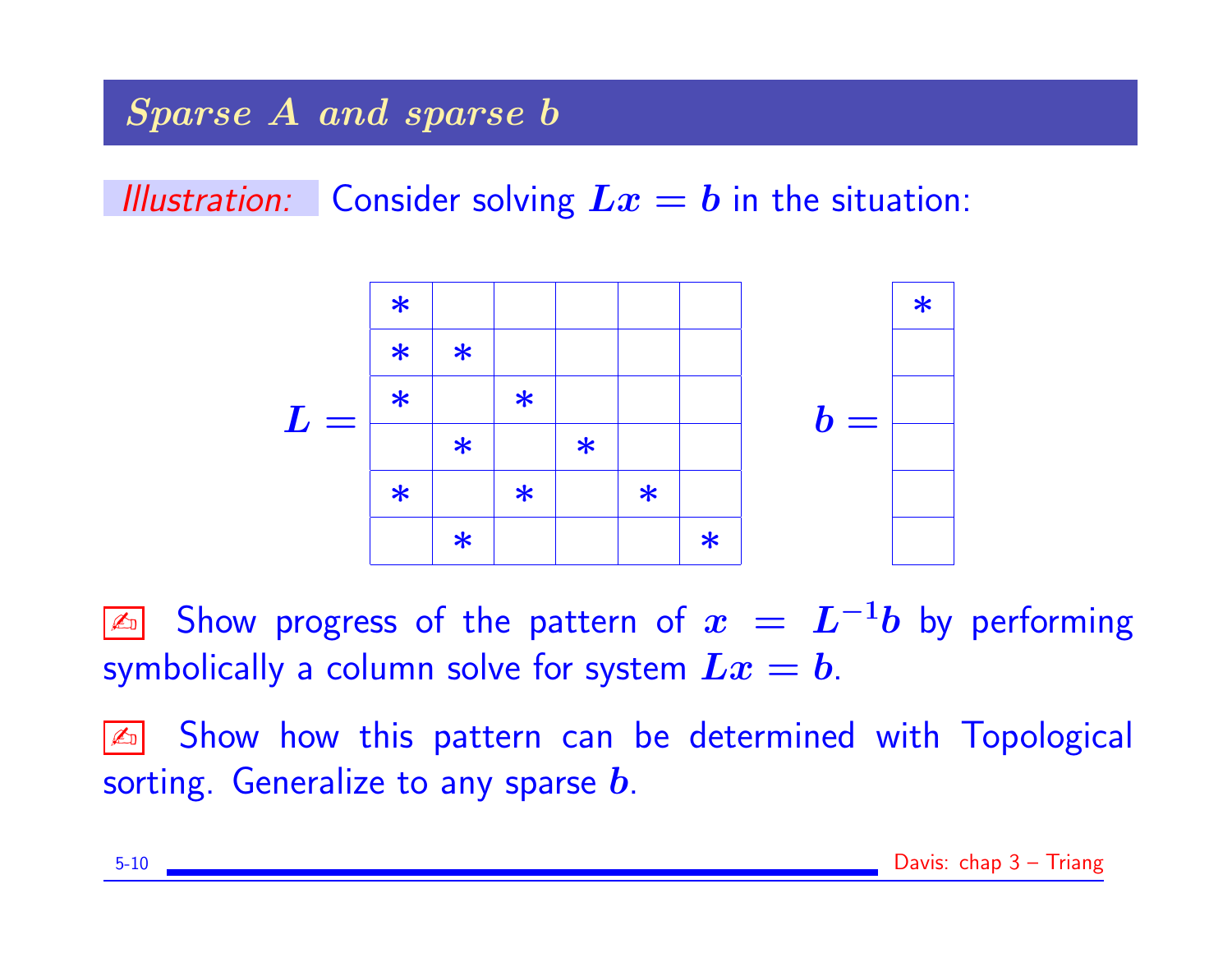### Sparse A and sparse b: Example

- ➤ Triangular system of previous example
- DAG shown in next figure
- Sets dependencies between tasks:
- $\blacktriangleright$  Edge  $i \to j$  means  $a(j, i) = 1$  (j requires  $i)$



- $\triangleright$  Root: node 1 (see right-hand side b)
- Topological sort: 1, 3, 5, 2, 6, 4 [as produced by a DFS from  $1$ ]
- In many cases, this leads to a short traversal
- Example: remove link  $1 \rightarrow 2$  and redo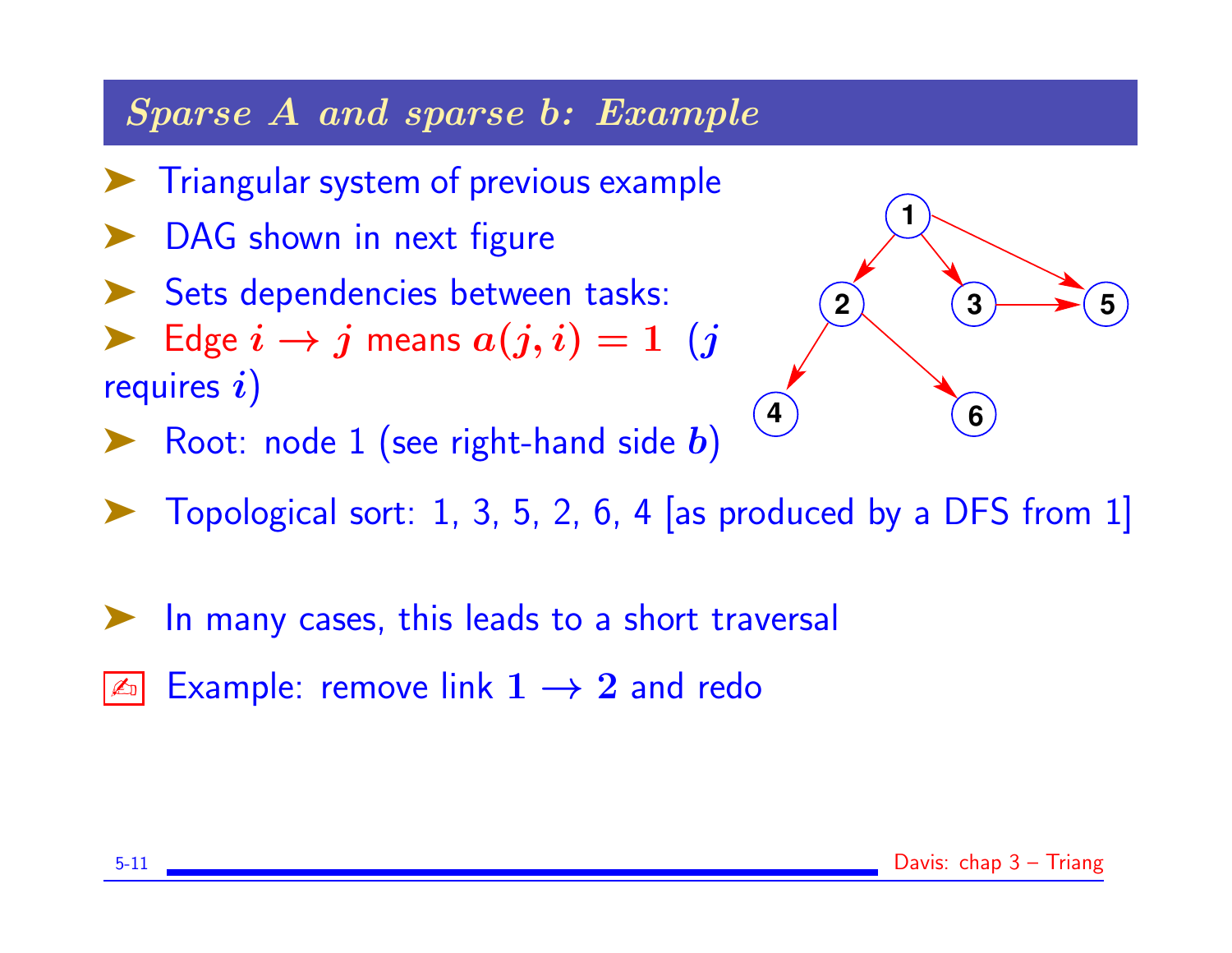✍ Consider a triangular system with the following graph where  **has nonzero entries in** positions 3 and 7. (1) Progress of solution based on Topolog. sort; (2) Pattern of solution. (3) Verify pattern with matlab.



 $\boxed{\mathbb{Z}^n}$  Same questions if  $b$  has (only) a nonzero entry in position 1.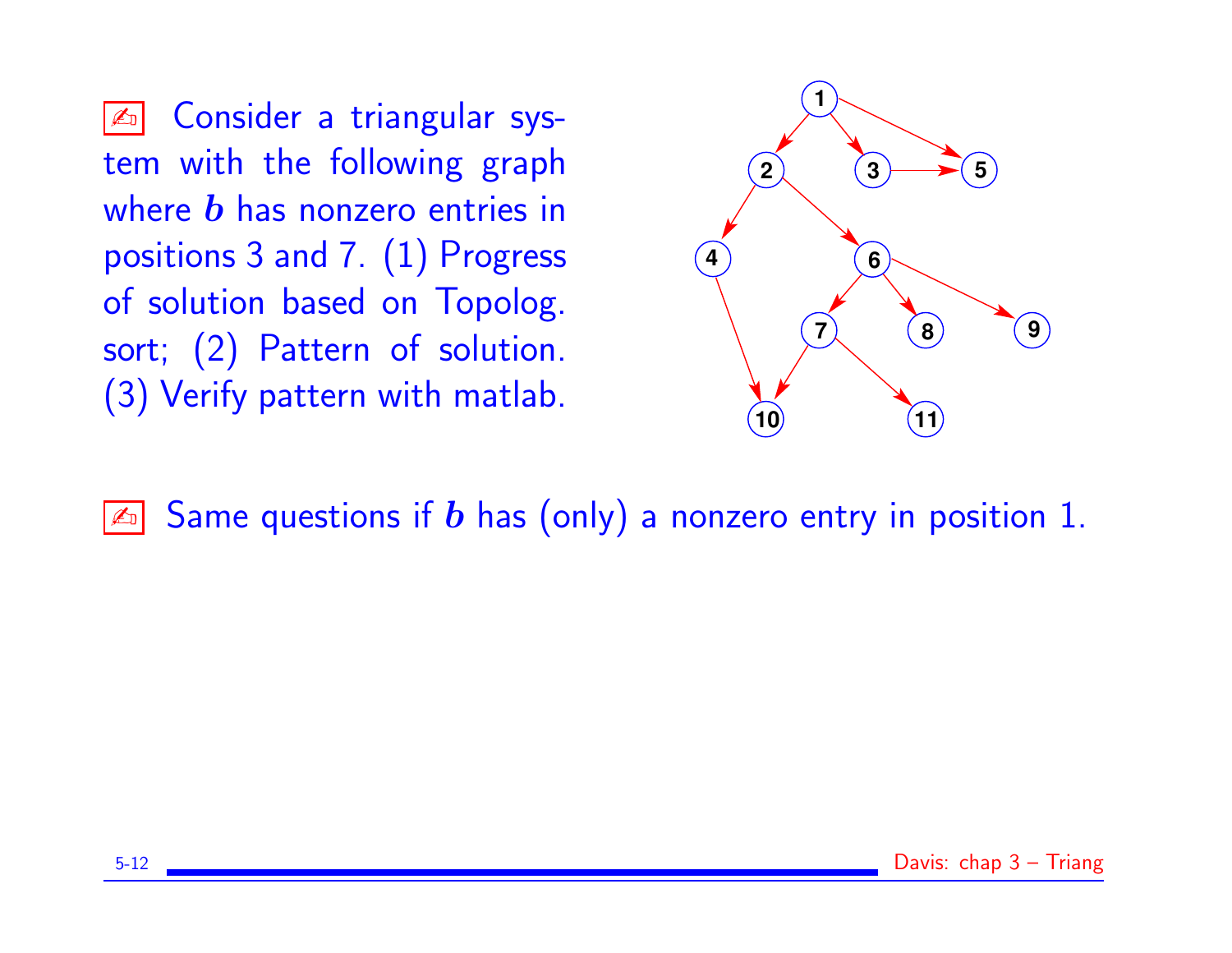LU factorization from sparse triangular solves

LU factorization built one column at a time. At step  $k$ :







In blue: has been determined. In red: to be determined

5-13 Davis: chap 3 – Triang2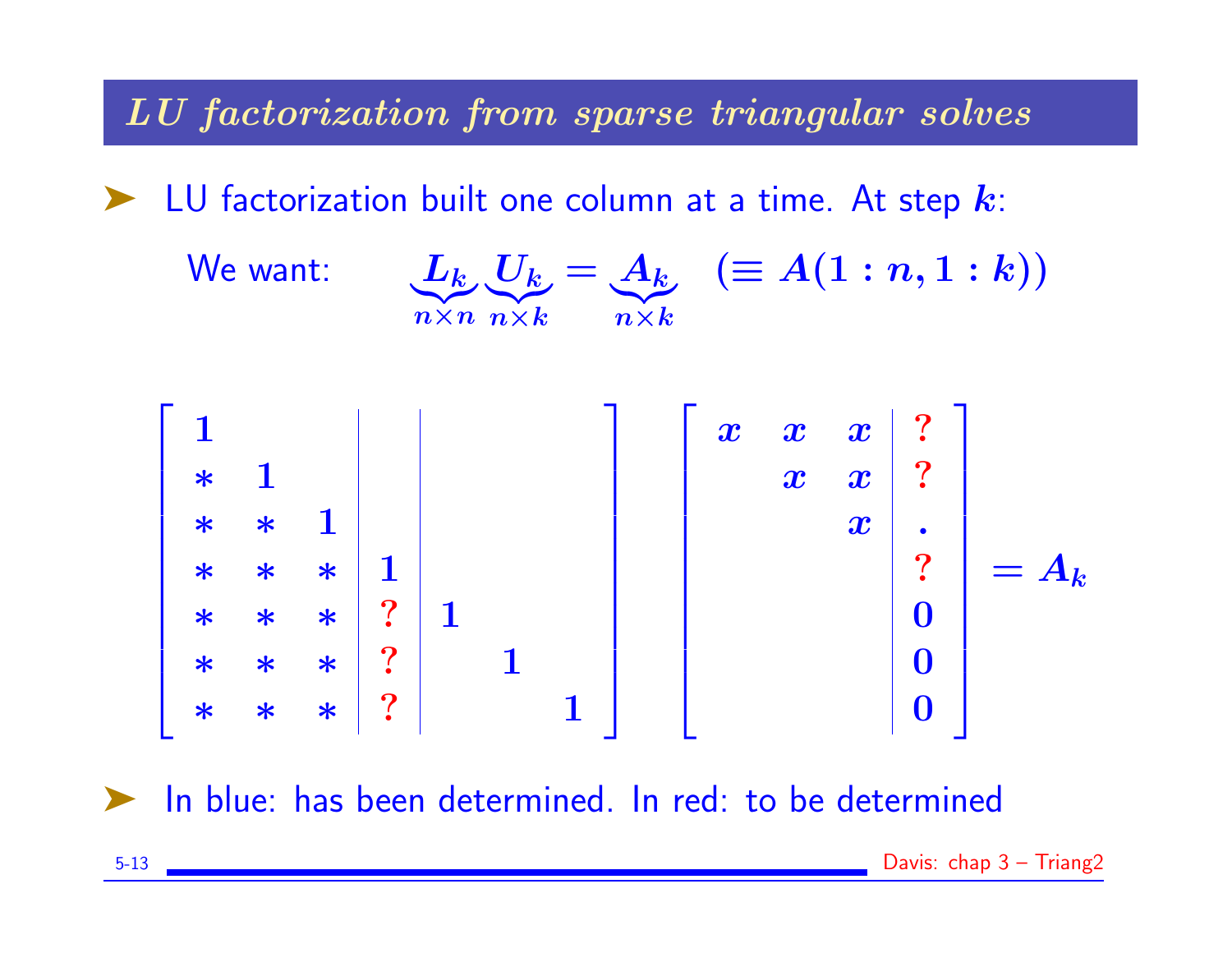▶ Step 0: Set the terms ? in  $L_k$  to zero. Result  $\equiv \tilde{L}_k$ ▶ Step 1 : Solve  $\tilde{L}_k w = a_k$  [Sparse  $\tilde{L}_k$ , sparse RHS] ▶ Step 2: set

$$
u = \begin{vmatrix} w_1 \\ w_2 \\ \vdots \\ w_k \\ 0 \\ \vdots \\ 0 \end{vmatrix} \quad z = \frac{1}{w_k} \begin{vmatrix} 0 \\ \vdots \\ 0 \\ w_{k+1} \\ \vdots \\ w_{k+2} \\ \vdots \\ w_n \end{vmatrix}
$$

 $\blacktriangleright$  Then  $L_kU_k = A_k$  with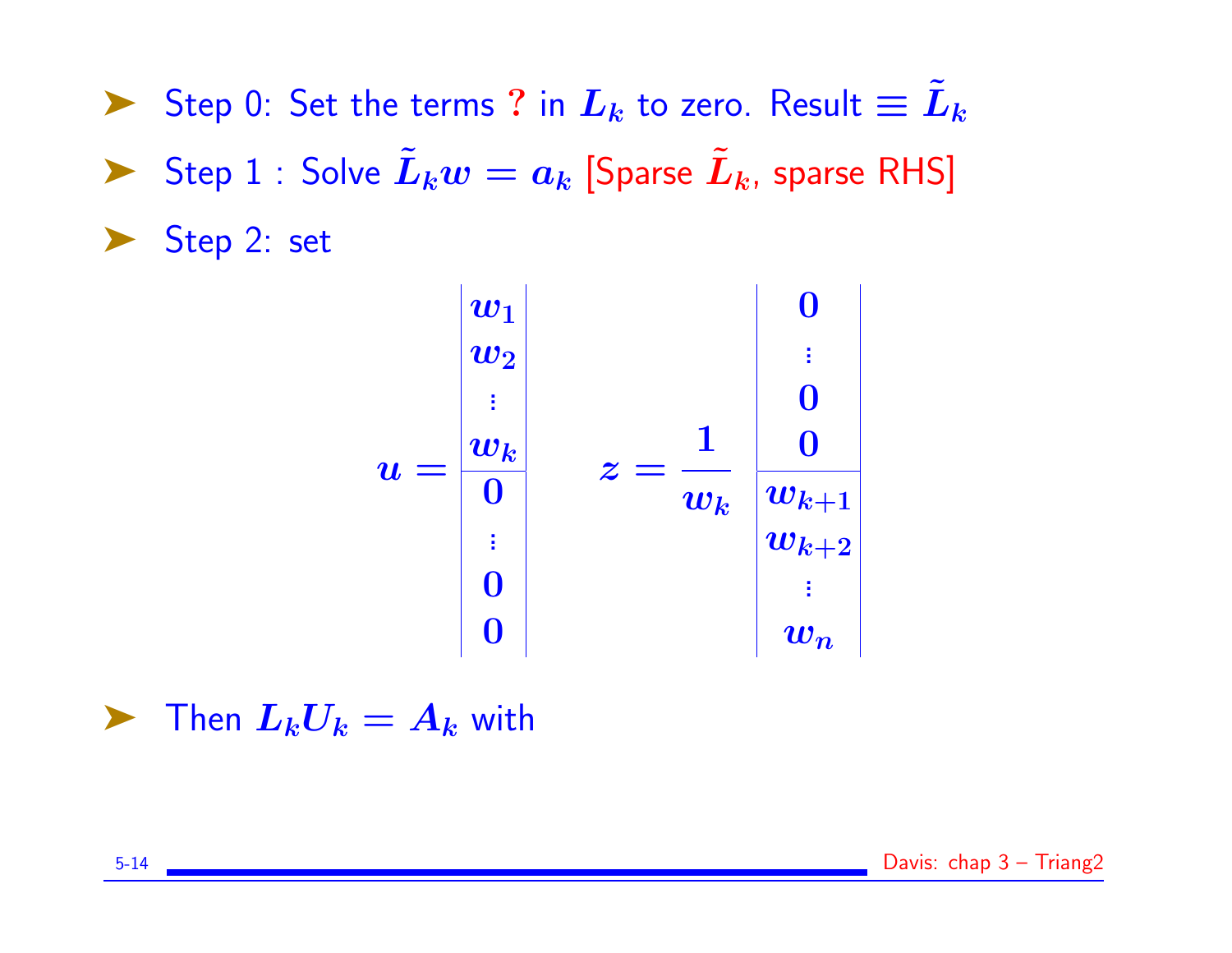

 $\blacktriangleright$  Verification: Note  $L_k = \tilde{L}_k + z e_k^T;$  Also  $\tilde{L}_k z = z$ Must verify only  $L_kU_k(:, k) = a_k$ , i.e.,  $L_ku = a_k$  $\boldsymbol{L}_{k} \boldsymbol{u} \, = \, (\tilde{L}_{k} + z \boldsymbol{e}_{k}^{T}) \boldsymbol{u} = \tilde{L}_{k}(\boldsymbol{I} + z \boldsymbol{e}_{k}^{T}) \boldsymbol{u}$  $=\tilde{L}_k(u + w_kz) = \tilde{L}_kw = a_k$ 

5-15 Davis: chap 3 – Triang2